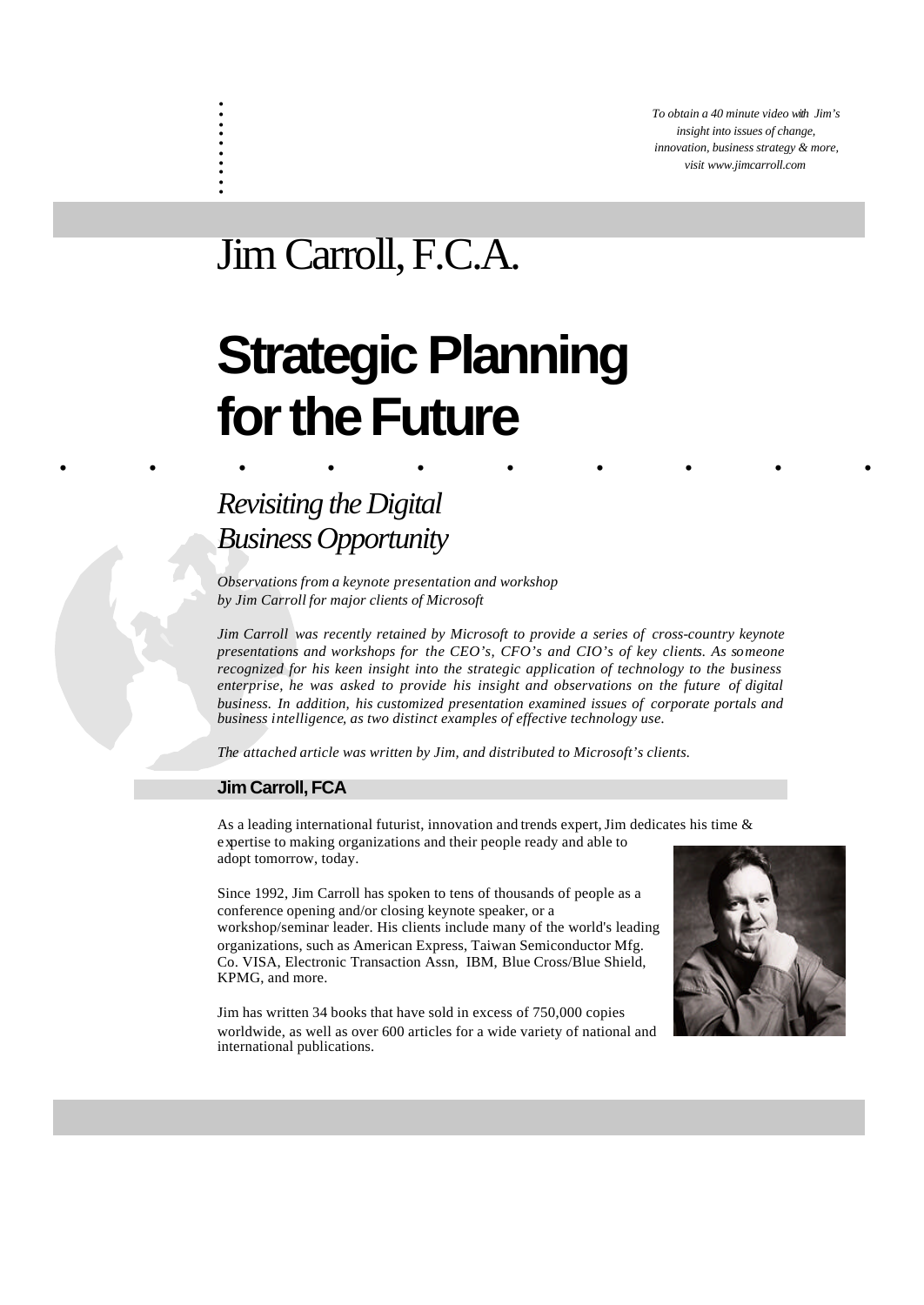## **Technology in the Business Sector**

#### It was way back in 1985 that I had my epiphany about the strategic role of technology in the business sector. It is a view that has never since wavered.

**Micros** 

an iveokole

But it took some time to come. As a Chartered Accountant, I had been fooling around with e-mail and various online services since 1982. I was quite convinced that something significant was happening, but I couldn't be quite sure what. My uncertainty manifested itself in the fact that I couldn't quite describe to those around me that we needed to pay attention to what was going on in the then nascent hi-tech sector.

But in 1985, I was asked to move to the national office of the accounting firm for which I worked. This came about because several senior executives saw me as someone who was a bit adept with emerging technologies. Given that the firm was beginning a headlong rush into PC technology, they asked if I could help the company take advantage of what was becoming an explosion of sophisticated communication capabilities.

Thus began my evolving role from being a traditional accountant, to someone who has become recognized for having rather keen insight into the role of technology in the world of business. And it was way back then - almost eighteen years ago, in fact - that I developed the guidance that became my mantra for the strategic use of technology in a business.

The mantra is simple – any technology solution must fit one of three tests: How can it be used to:

- run the business better?
- achieve some type of competitive advantage, fleeting or sustainable, in the market in which the company operates?
- assist in the achievement of other stated business goals and strategies?

Since that time, I've religiously applied that rule to any business situation. That's probably why I became known as a well-known skeptic of the silliness occurring during the dot.com years, at the same time that I continued to expound upon the nature of the opportunities to be had.

#### Damage has been done

Remember those years?

From my perspective, the business world collectively went insane during the dot.com years. While I was certainly busy educating people as to the potential of the online world in such books as the Canadian Internet Handbook, I was also expressing caution as to some of the lofty expectations that were being developed.

Take online shopping. Some four years before the valuation of various dot.com's reached stratospheric proportions, I was expressing concern that some people were getting carried away:

Despite the glowing sales predictions, Jim Carroll, a co-author of the Canadian Internet Handbook, argues there's too much hype over Internet shopping and not enough buying. "Some people are claiming it will capture 10 per cent of retail sales in five years. That's preposterous," Mr. Carroll says.

Internet shopping remains a leap of faith, Globe & Mail, 12 November 1996

Yet clearly, too many people were busy "drinking the Kool-Aid," convincing themselves that with a dot.com, everything would be different. How bad did things get? Believe it or not, the prospectus for Buy.com, a dot.com that had the lofty goal of putting WalMart out of business, actually stated this:

"We sell a substantial portion of our products at very low prices. As a result, we have extremely low and sometimes negative gross margins on our product sales."

"From my perspective, the business world collectively went Insane during the dot.com years."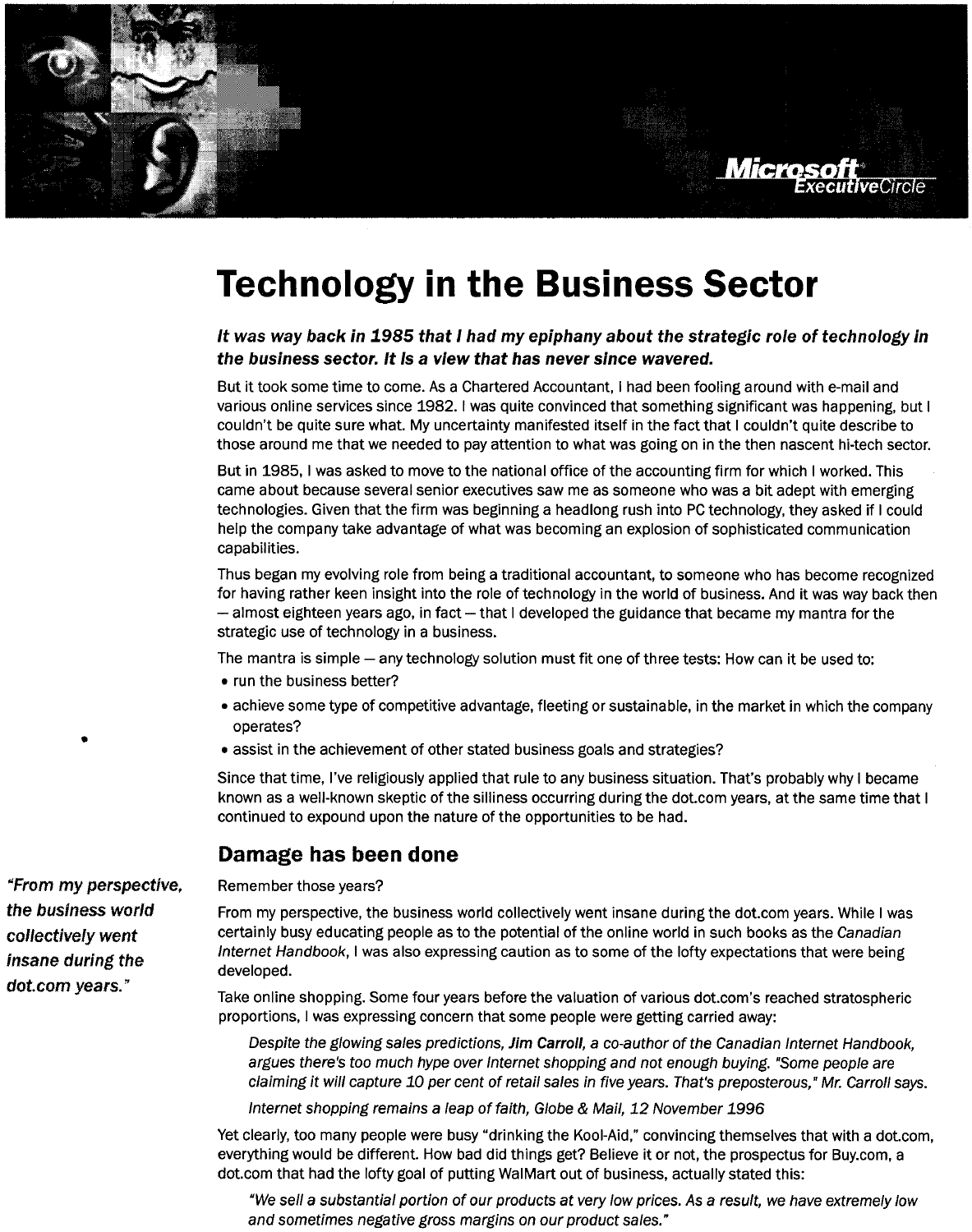"I was thrilled to see the house of cards collapse in the stock market selloff of April of 2000, noting in my column in the Globe & Mail at the time that it would help to bring some sanity back to the world of business." This, in a document meant to attract investors – which it did! I remembering joking on national TV that maybe the typical dot.com business plan was to give things away at a loss and make it up in volume!

During the dot.com years, companies loudly proclaimed their ignorance of what was going on, since it was a clever way of boosting their stock price. Seriously! After all, online car retailer AutoByTel.com noted in its IPO document that:

"None of our executives has significant experience in the industry. This limited operating history and management experience means it is difficult for us to predict future operating results."

Ignorance, I suppose was a virtue. Oh, those were the days! Remember Jeff Bezos of Amazon.com, when he stated in 1997 that:

"We're going to be unprofitable for a long time. And that's our strategy."

This type of comment actually boosted their stock price. Did people really lose their sanity? I suppose so because Chris Mullen of online convenience store delivery service Kozmo.com, quoted in Newsday, October 27, 1999 that:

"We're a dot.com company. We don't have to be profitable."

That's why I hated the dot.com years despite the excitement within them. I was thrilled to see the house of cards collapse in the stock market selloff of April of 2000, noting in my column in the Globe & Mail at the time that it would help to bring some sanity back to the world of business.

#### How far we have come, how far we have yet to go

And yet, in retrospect, the hysteria of the dot.com years did far more than provide people with a good retrospective laugh - they did tremendous damage to our enthusiasm for technology solutions in the workplace.

Remember our enthusiasm of years gone by?

It seemed that anything was possible, and anything could be done. During the 90's, despite the carnival atmosphere surrounding the Internet, many companies spent a lot of strategic time figuring out how to evolve and adapt to a world that was going to be different.

And how far we came in but a short time! Go back but ten years, and think how limited we were in terms of business intelligence and knowledge exchange. Most companies, large and small, were just starting to introduce e-mail. The Web was primitive, and Web browsers did not exist. Most companies ran simple, unsophisticated accounting systems in which receivables, inventory, payable and treasury systems functioned on an isolated, stand-alone basis. Word processing was limited to but a few staff, and executives were afraid to be seen hunting-and-pecking on a keyboard. File and document transfers? "Sneakernet" ruled the day, since few organizations had corporate networks in place.

Now pause again, and think how far we have come in but 10 years. Think of the productivity improvements we have seen, and the opportunities we have learned to exploit as a result of electronic knowledge sharing. Imagine your organization without the technology solutions that you now have at your disposal.

And yet here's the key point – from my perspective, we have barely scratched the surface in terms of what is possible. Yes, we've invested in a variety of systems, and have achieved some significant productivity improvements as a result.

But because of the dot.com hangover, we've lost our enthusiasm for exploring new applications and capabilities. Today, when it comes to technology solutions, we suffer from a variety of problems:

- Skepticism. Too many companies are now skeptical about the role of technology solutions.
- Inertia. We simply aren't motivated to explore new opportunities.
- . Uncertainty as to ROI. Given that many of us might have invested in our own dot.com foray's, we're a bit nervous about trying anything new.
- Lack of management support. Overall, we're unwilling to take risks, because anyone who took a risk in the 90's often came to suffer as a result.

"...from my perspective, we have barely scratched the surface in terms of what is possible."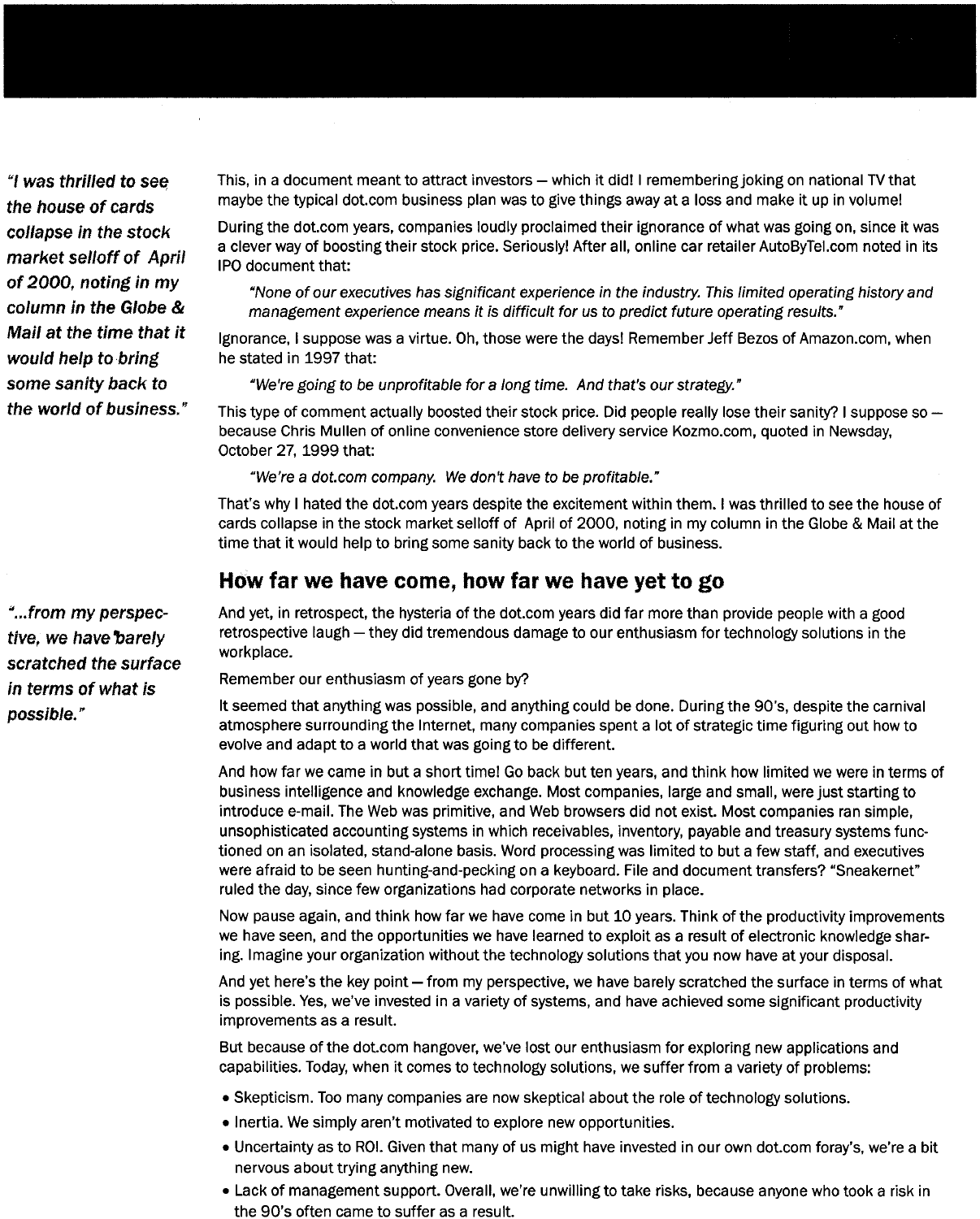I find it incredibly sad that our enthusiasm for the strategic application of technology to the business has been damaged by the hysteria of the 90's. And since that time, my message has been consistent: we need to get over it, and get back to the strategy

#### Why we need to continue going forward

Over the last decade, the pace of change within organizations has sped up to a tremendous degree. Managers and staff are faced with unprecedented demands for performance. External events. new technologies, heightened market competition, new ways of working and the pressure to do more with less have all led to a need for a constant juggling of roles and responsibilities.

The fact is, the world of business today is quite different from what it was ten years ago, and every organization has to work far more effectively in order to survive and thrive.

And in a world of constant, relentless change, staff and management need critical business intelligence as never before. Sadly, the intelligence is often buried away, locked up in inefficient paper-distribution processes, with the result that staff and management cannot access critical information when they need it.

How bad is it? One study suggests that the average employee wastes about five weeks a year looking for documents. They won't find much of what they need - since another study suggests that 3% of all office document are lost, and end up being retrieved at an average cost of \$125. The cost of moving all this paper around is horrific – it costs about \$25,000 to fill the average filing cabinet, and an additional \$2.500 per year to maintain each one!

These numbers are truly preposterous, and put into perspective that despite our investment of the last decade, there is still far more that can be done. Clearly in a world of vastly increasing business complexity, companies must learn to better manage the information that they need, and they must deliver business systems that make available critical business information on-demand.

#### **Corporate Portals and Business Intelligence**

That's where the concept of the corporate information portal comes in.

It's not some type of fanciful hype brought on by technology companies. It is an increasingly effective and necessary tool that helps out with a business world that clearly needs some productivity improvements when it comes to way it deals with business intelligence.

Corporate portals use the connectivity of the corporate network, the ease of the Web browser, and sophisticated transaction, data warehouse and business intelligence tools at the back-end, to provide employees and executives with access to critical electronic information, when they need it.

Many organizations are enjoying a tremendous transformation in information use as a result of their corporate portal. The Ford Motor Company has a vast Intranet that now has some 5,000,000 hits per day by some 200,000 users. They evolved from a simplistic search engine that indexed a variety of internal Web sites, to a sophisticated corporate portal known as MyFord that encompasses a vast range of information. Today, staff can undertake a variety of self-service transactions related to HR and benefits: access libraries of internal documents; or share knowledge and expertise with their staff partners worldwide.

Then there is Kaeser Kompressoren, an air compressor manufacturer with global operations in some 60 countries, and a customer based that includes organizations such as BMW, Coca-Cola, and Samsung. They are using their corporate portal deliver pricing updates, marketing presentations, and product specifications - information that was previously distributed on CDROM, fax, and via e-mail. They are also using it as a strategic tool, publicizing key sales wins and deals in progress published by marketing and sales teams.

AmeriKing, a Burger King franchisee with 11,000 employees and \$320 million in revenue, found that it was spending \$48,500 every time it had to distribute P/L statements. It moved this information over to its corporate portal, and expects and ROI of 255% over the first three years.

Maysteel, a Milwaukee based maker of components for electronics, implemented a sophisticated ERP system, but only "power users" could get to the data. The portal application that they implemented provides a bridge from the executives to the needed intelligence buried within their system.

"...the world of business today is quite different from what it was ten vears ago. and every organization has to work far more effectively in order to survive and thrive."

"One study suggests that the average employee wastes about five weeks a year looking for documents."